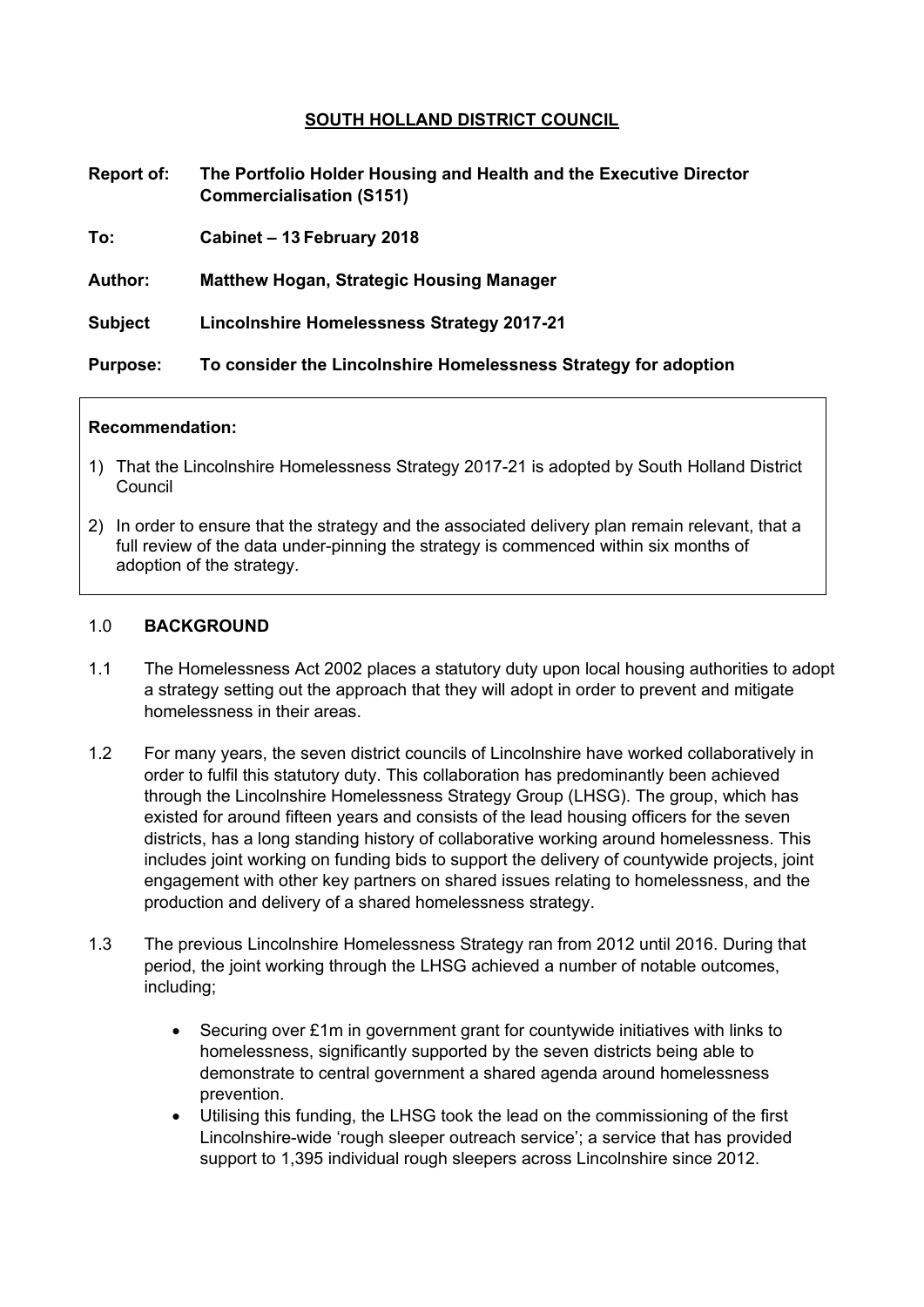- Working collaboratively, securing £430k in funding to support the provision of supported accommodation for victims of domestic abuse in Lincolnshire
- Working with Lincolnshire County Council to design a new model for housingrelated support services across Lincolnshire; a model which went live in June 2016 and now provides supported accommodation for homeless households in every district of Lincolnshire (included 27 places in South Holland), alongside a countywide support service for those who require help to maintain their tenancy.
- Establishing a new protocol between Lincolnshire County Council Children Services teams and the seven districts in relating to youth homelessness, which has seen notable improvements in the support provided to young people who lose their accommodation.
- 1.4 Furthermore, during this period authorities in Lincolnshire has worked both individually and collaboratively to prevent the homelessness of in excess of 9,700 households. During 2016/17 South Holland District Council prevented the homelessness of 352 households, supported by the countywide initiatives put in place by the LHSG.
- 1.5 This report relates to the new Lincolnshire Homelessness Strategy 2017-21, which has been produced by the seven districts to cover the forthcoming four year period. The principle purpose of the Homelessness Strategy 2017-21 is to define the key matters of shared significance across the seven districts of Lincolnshire in relation to homelessness prevention over the coming four years, and to provide a basis from which new countywide initiatives can be pursued. The strategy is currently passing through all seven district councils and Lincolnshire County Council on route to adoption.
- 1.6 In summary, the Lincolnshire Homelessness Strategy 2017-21 is structured around the following priority areas;
	- **Partnerships** A need to developing and maintaining strong partnerships between the different agencies with links to homelessness, both at a strategic and an operational level. This is because effective homelessness prevention requires partners to work in collaboration, communicate effectively and share intelligence. The proposed approach to the delivery of the strategy (as set out in 1.8) sets out one of the many measures that the group overseeing the delivery of the strategy will pursue in order to strengthen partnerships in Lincolnshire.
	- **Prevention** The strategy reiterates the existing and long-held policy position of district councils in Lincolnshire that services and initiatives should focus on the prevention of homelessness, as opposed to focusing on dealing with homelessness once it has occurred.
	- **Protecting vulnerable individuals, including rough sleepers** The strategy has a focus upon the need to ensure that the most vulnerable individuals are protected from experiencing homelessness. This includes a focus on preventing people from falling into rough sleeping, and for ensuring support is in place for those already on the streets. The 'ACTion Lincs' project, highlighted in 1.9, will play a key role in delivering this priority.
	- **Ensuring access to the right housing, including supported housing** The strategy identifies a need to ensure that residents access the right type of housing that is suitable to meet their needs and their affordability. This is especially in relation to supported housing and 'move on' accommodation, which plays a critically important role in preventing and alleviating homelessness in Lincolnshire. A key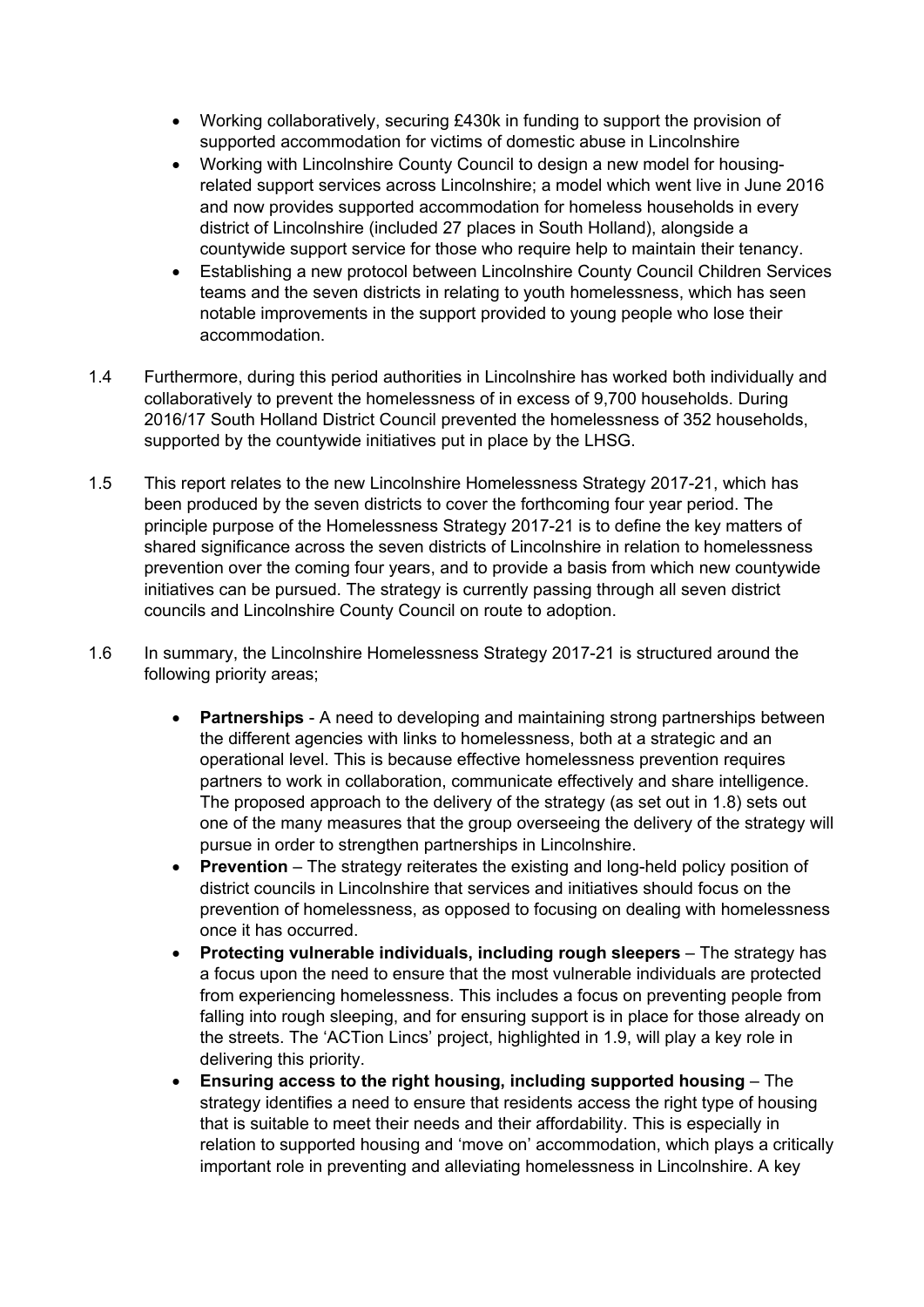project for the early years of the strategy will focus around working with Lincolnshire County Council around their forthcoming review of supported housing services.

- 1.7 These priorities have been defined following analysis of the key national, countywide and local factors that are likely to have an impact upon homelessness in Lincolnshire over the coming four year period. These factors include the following;
	- The increases in recorded homelessness and rough sleeping in Lincolnshire between 2012 and 2017, and the key drivers that sit behind this increase in homelessness. These drivers include a high number of households being evicted from the private rented sector, homelessness as a result of domestic abuse, and homelessness as a result of parental eviction.
	- The forthcoming introduction of the Homelessness Reduction Act, which represents a significant expansion in the duties placed upon local authorities in relation to the levels of support that they will be expected to provide to individual homeless households, and will reiterate the need to focus on homelessness prevention.
	- The challenges posed by a continued under-supply of new affordable and supported housing in Lincolnshire, and the national policy picture that influences the supply of such housing.
	- The continued government focus on welfare reform, and the challenges and opportunities that these reforms create for those at risk of homelessness
	- Changes to national policy that may impact upon the continued supply of private rented accommodation in Lincolnshire; accommodation which plays an important role in meeting housing need and demand.
	- The forthcoming plans of Lincolnshire County Council to review the housing-related support services that they currently fund; a review that the seven districts, working through the LHSG, will seek to play a key role in influencing and shaping.
- 1.8 The delivery of the Lincolnshire Homelessness Strategy will be facilitated through a revised governance and programme management structure for the LHSG. The details of this new approach to delivery of the strategy are set out below:
	- **Delivery Plan.** The Lincolnshire Homelessness Strategy will be supported by a 'live' delivery plan. The delivery plan will be focused around a small number of distinct countywide projects that will deliver the aims of the wider strategy. The delivery plan will continue to be reviewed throughout the lifespan of the strategy.
	- **Homelessness Prevention Programme Manager**. Utilising government grant secured by the seven districts in 2017, a new programme manager has been appointed to oversee the delivery of the strategy. The programme manager will take ownership of developing and delivering the projects contained within the wider 'delivery plan'. They will also take ownership over seeking out new funding opportunities to deliver countywide programmes which will support the delivery of the strategy. The Homelessness Programme Manager will report to the LHSG. Amanda Pauling, who commenced in the role in November 2017, is employed by West Lindsey District Council to work on behalf of the entire LHSG in overseeing the delivery of the strategy.
	- **Homelessness Prevention Strategy Network**. As a means of building the interpartnership relationships required to deliver the strategy and better prevent homelessness across Lincolnshire, a Homelessness Strategy Network will be created. The group will consist of a wide network of voluntary and statutory sector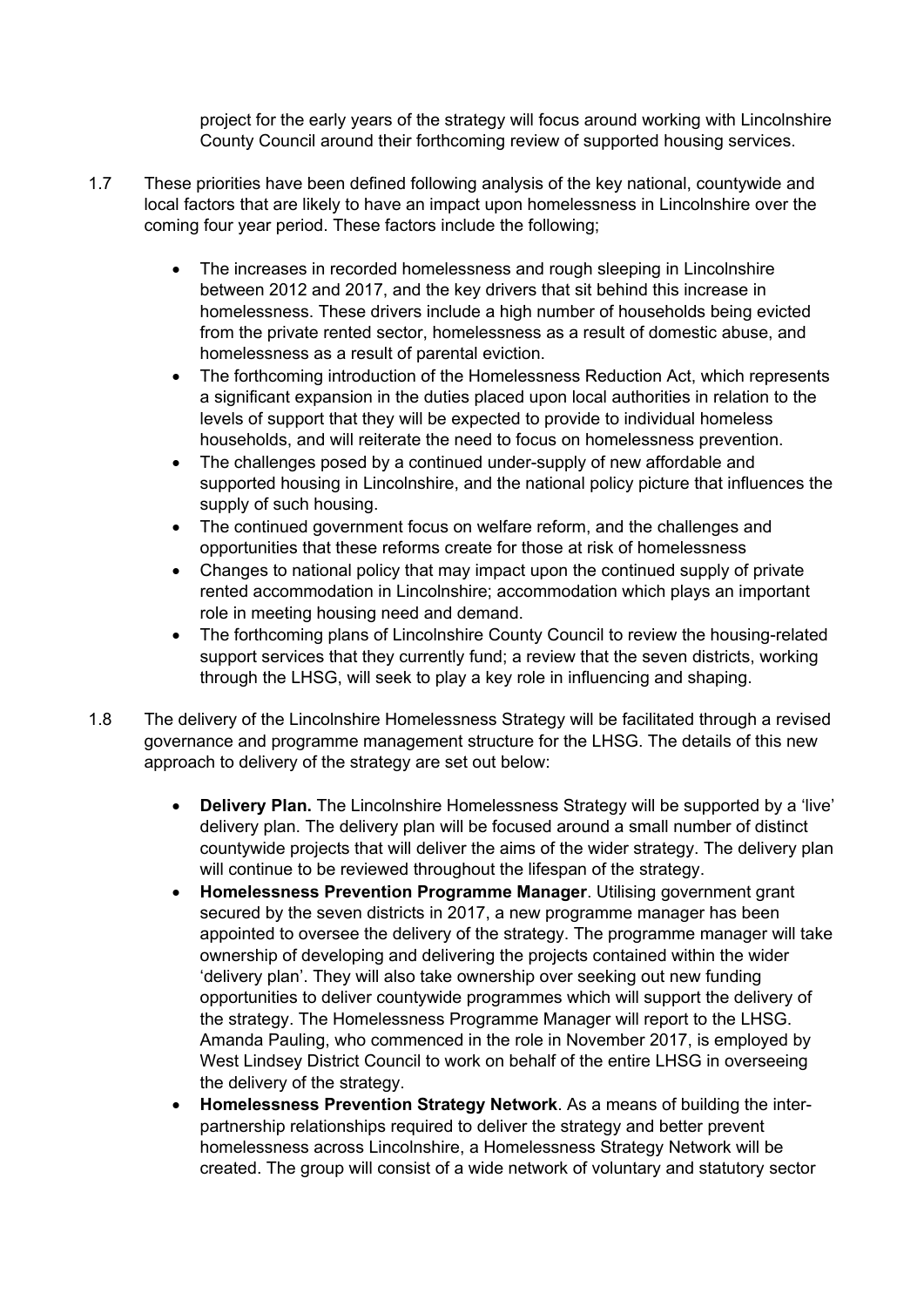stakeholders, and will exist in order to increase collaboration, facilitate the sharing of intelligence, and build joint working around the delivery of the countywide strategy and associated delivery plan. The group will be chaired by the Homelessness Prevention Programme Manager. The group will meet on a quarterly basis.

- 1.9 Work is already underway to explore and/or deliver a number of key projects which will support the delivery of the Lincolnshire Homelessness Strategy 2017-21. These projects include the 'ACTion Lincs' project. This is a Lincolnshire-wide project aimed at supporting a defined cohort of the 150 of the most vulnerable rough sleepers in Lincolnshire over a four year period. The project is the result of a £1.3m funding application made by the seven districts through the LHSG to the DCLG in late 2016. Officers at South Holland District Council played a leading role in driving the bid for funding for this project, given available evidence concerning the extent of rough sleeping in the district. This project went 'live' in September 2017, following a successful funding bid to the DCLG from the LHSG.
- 1.10 It should be noted that the data underpinning strategy relates to the 2016-17 period. In order to ensure that the strategy remains relevant, it is proposed that a review of the data underpinning the strategy is commenced within six months of adoption of the strategy (scheduled for Q3 2018/19). Such a review would be timely, given that from April 1<sup>st</sup> 2018 the national approach to collating data on homelessness is being revised to reflect the Homelessness Reduction Act (which is due to take effect from April 2018), and that the full suite of countywide data from the financial year 2017/18 will also become available during Summer 2018.
- 1.11 It is also worth noting that in addition to providing the basis for countywide joint working and initiatives in relation to homelessness, many of the key challenges identified in the strategy are also highly pertinent to projects and initiatives specific to South Holland. It is proposed that a separate action plan, setting out the local activity that the authority will undertake to deliver the strategy, will be developed throughout the course of 2018.

# 2.0 **OPTIONS**

- 2.1 **Adopt the Lincolnshire Homelessness Strategy 2017-21 (Recommended).** Under this recommendation, the authority will adopt the Lincolnshire Homelessness Strategy 2017-21. Working through its membership of the Lincolnshire Homelessness Strategy Group, the council will work with its partners to deliver a programme of countywide activity aimed at reducing and mitigating homelessness. The adoption of the document also ensures that the Council continues to meet its statutory duty under the Homelessness Act 2002 to adopt a homelessness strategy.
- 2.2 **Do Nothing (Not Recommended).** Under this option, the authority will not adopt the Lincolnshire Homelessness Strategy 2017-21. As the strategy is a shared document that underpins the existing working relationship between Lincolnshire district councils on homelessness, not adopting the Lincolnshire Homelessness Strategy 2017-21 would likely impact upon the council's continued involvement within the partnership that is the Lincolnshire Homelessness Strategy Group. The council would also need to explore other means of meeting its statutory duty under the Homelessness Act 2002 to adopt a homelessness strategy, most likely achieved through the creation and the adoption of a district specific document.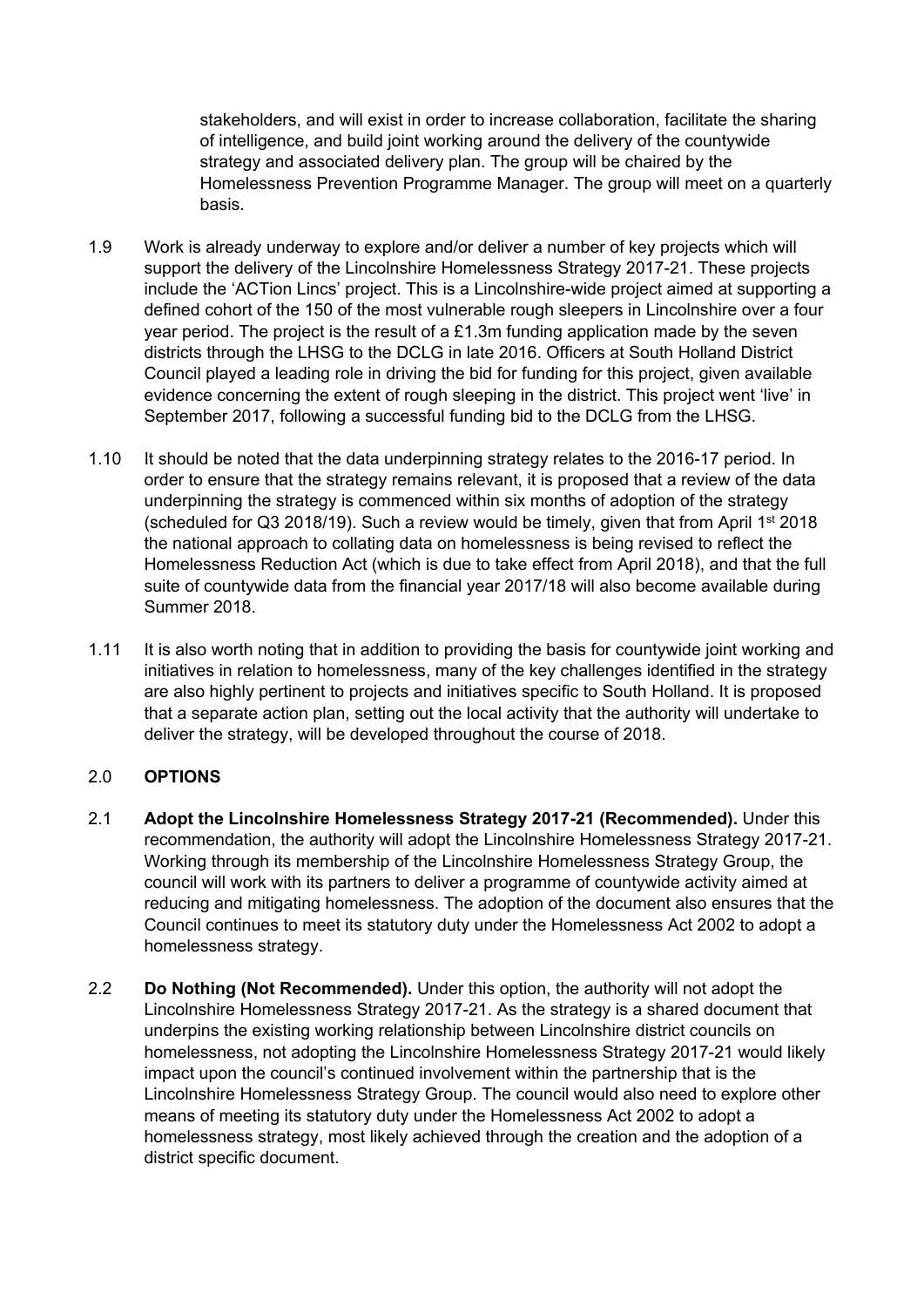## 3.0 **REASONS FOR RECOMMENDATION(S)**

3.1 To adopt a revised strategy for the prevention of homelessness in Lincolnshire. To meet the council's statutory duties under the Homelessness Reduction Act 2002.

### 4.0 **EXPECTED BENEFITS**

- 4.1 The seven districts of Lincolnshire have a long and productive history around joint working on homelessness. This joint working has been underpinned by a shared strategy and a partnership group.
- 4.2 Looking forward, it is intended that a revised strategy and a new approach to governance around the delivery of the strategy will ensure that future joint working on homelessness in Lincolnshire remains as effective as it has been in the past.
- 4.3 One further benefit to be realised is that, in adopting the strategy, the council's statutory duties under the Homelessness Reduction Act 2002 would be met until 2021.

## 5.0 **IMPLICATIONS**

### 5.1 **Carbon Footprint / Environmental Issues**

5.1.1 It is the opinion of the author that there are no such implications associated with this recommendation

### 5.2 **Constitutional & Legal**

- 5.2.1 In adopting the strategy, the council's statutory duties under the Homelessness Reduction Act 2002 would be met until 2021.
- 5.2.2 This is not a policy falling within the Council's Policy Framework in Article 4 of the Constitution. As such, determination of the policy is a Cabinet function.

### 5.3 **Contracts**

5.3.1 It is the opinion of the author that there are no such implications associated with this recommendation

### 5.4 **Corporate Priorities**

5.4.1 There is a strong alignment between the Lincolnshire Homelessness Strategy 2017-21 and the delivery of the council's corporate priorities. This includes the council's priorities in relation to 'developing safer, stronger, healthier and more independent communities while protecting the most vulnerable'.

### 5.5 **Crime and Disorder**

5.5.1 It is the opinion of the author that there are no such implications associated with this recommendation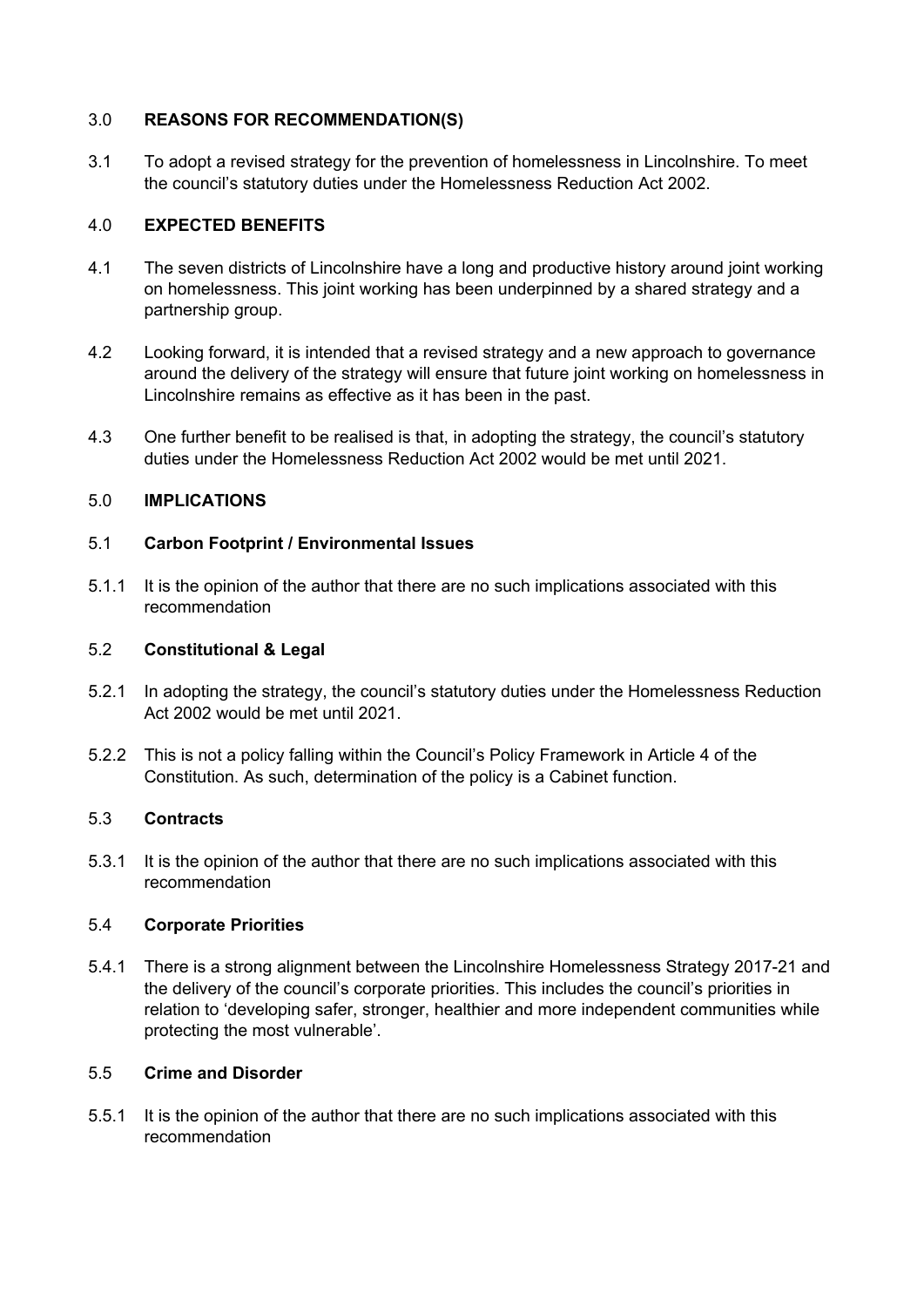## 5.6 **Equality and Diversity / Human Rights**

5.6.1 It is the opinion of the author that there are no such implications associated with this recommendation

### 5.7 **Financial**

5.7.1 It is the opinion of the author that there are no such implications associated with this recommendation

## 5.8 **Health & Wellbeing**

5.8.1 There is a strong alignment between the Lincolnshire Homelessness Strategy 2017-21 and the council's work around promoting the health and wellbeing of its residents, specifically in relation to the work relating to the prevention and alleviation of rough sleeping. It is intended that the delivery of the projects that underpin the Lincolnshire Homelessness Strategy 2017-21 will make a significant contribution to supporting the health and wellbeing of residents.

## 5.9 **Reputation**

5.9.1 It is the opinion of the author that there are no specific reputational implications associated with this recommendation, beyond the matter that the adoption the strategy will ensure that the council's statutory duties in relation to the Homelessness Act 2002 are met.

### 5.10 **Risk Management**

5.10.1 It is the opinion of the author that there are no specific risk management implications associated with this recommendation,

### 5.11 **Safeguarding**

5.11.1 It is the opinion of the author that there are no such implications associated with this recommendation

## 5.12 **Staffing**

5.12.1 It is the opinion of the author that there are no such implications associated with this recommendation

# 5.13 **Stakeholders / Constitution / Timescales**

5.13.1 There is no statutory requirement to publically consult on the development of a homelessness strategy. Despite this, the Lincolnshire Homelessness Strategy 2017-21 has been developed in conjunction with a number of key statutory and non-statutory partners, including homelessness charities, service providers, housing associations and 'blue light' services.